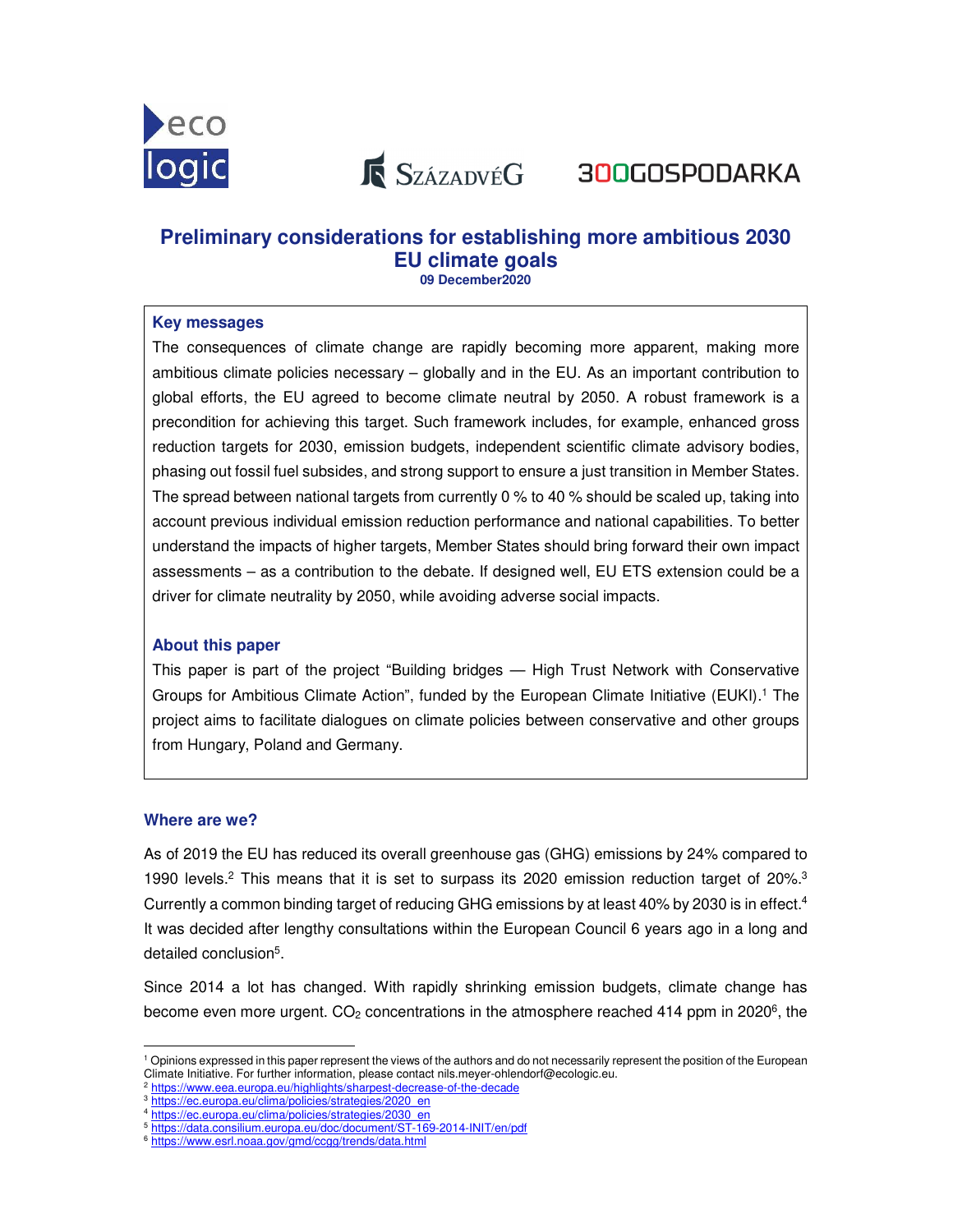highest concentration in the last 800.000 years, and the consequences of climate change are rapidly becoming more apparent, making more ambitious climate policies necessary – globally and in the EU. In light of this, the next decade is critical to stand a chance of halting climate change.

#### **Where do we want to go?**

Against the background of accelerating climate change, the EU agreed to become climate neutral by 2050, an important contribution to global efforts to fight climate change. After agreement in the European Council on the objective of achieving a climate-neutral EU by  $2050$ <sup>7</sup>, the subsequent revision of the 2030 target has started. In September, the Commission published a communication<sup>8</sup> on the 2030 climate target plan, accompanied by an impact assessment. The Commission also adopted a proposal amending the initial proposal on the European climate law to include a revised emission reduction target of at least 55% by 2030.<sup>9</sup> Based on these documents, a lively debate on the overall targets is currently going on and it is hoped to be settled very soon.

#### **How do we get there?**

#### Robust framework for climate neutrality

A robust framework is an important precondition for achieving climate neutrality within the next 30 years. Such framework includes, for example, phasing out fossil fuel subsides, strong science based and independent policy advice, emission budgets, targets for negative emissions, and strong support for Member States to ensure that no social group or region is left behind. It also includes a reinforced reduction target for 2030, which takes into account the remaining emission budget for the EU, represents a credible pathway to climate neutrality in 2050, and which represent a fair contribution to the global efforts under the Paris Agreement.

The newly proposed 55% emission reduction by the Commission is a net target, i.e. a target that includes reductions and removals.<sup>10</sup> This approach is a significant shift from the current target design which only is gross targets for emission reductions. It should be noted that the 2050 climate neutrality target is also a net target, meaning the EU is obliged to reach a balance between emissions and sinks and not only to reduce emission by x percent. The Environment Council endorsed the Commission's proposal in principle but – crucially – referred the decision on the level of ambition to the European Council.<sup>11</sup> The European Parliament, in contrast, called<sup>12</sup> for a gross reduction target of 60%. The discussion on how to best address this challenge is an essential issue because  $CO<sub>2</sub>$  removals are the inherently weaker path of climate protection, making a strong case for gross targets which treat reductions and removals separately.<sup>13</sup>

-

<sup>7</sup> https://www.consilium.europa.eu/media/41768/12-euco-final-conclusions-en.pdf

<sup>8</sup> https://ec.europa.eu/clima/sites/clima/files/eu-climate-action/docs/com\_2030\_ctp\_en.pdf

<sup>9</sup> https://eur-lex.europa.eu/legal-content/EN/TXT/PDF/?uri=CELEX:52020PC0563&from=EN

<sup>&</sup>lt;sup>10</sup> i.e. the level of emissions after deduction of removals

<sup>11</sup>https://www.consilium.europa.eu//media/46514/st12261-en20.pdf?utm\_source=dsms-

auto&utm\_medium=email&utm\_campaign=European+climate+law%3a+Council+reaches+agreement+on+large+parts+of+the+p roposal

<sup>12</sup> https://www.europarl.europa.eu/doceo/document/TA-9-2020-0253\_EN.html

<sup>&</sup>lt;sup>13</sup> E.g. a recently presented discussion paper argued that the new EU climate architecture should include a separate carbon dioxide removals target which should be separate from the EU's reduction targets (Meyer-Ohlendorf, Nils 2020: EU Framework for CO2 Removals – Targets and Commitments. Berlin: Ecologic Institute)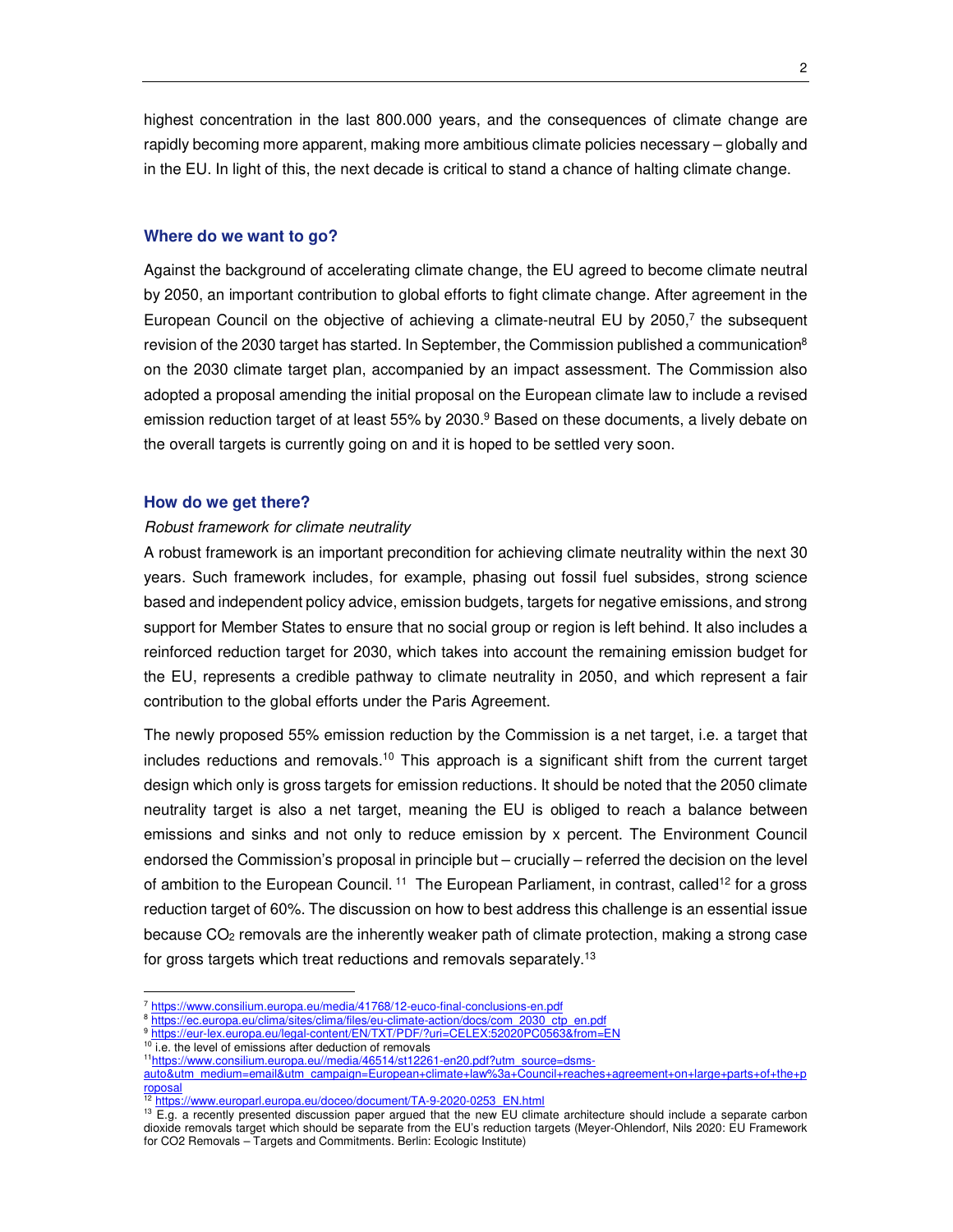## Impacts on individual Member States

The common EU GHG target can only be met by the common efforts of all Member States. However, the Commission's detailed impact assessment<sup>14</sup> did not provide information on the impacts of the more ambitious goals on the individual Member States. Now a couple of Governments argue that until the envisaged impacts on their economies could not be seen it is difficult for them to agree on a more ambitious goal. The European Council invited the Commission "to conduct in-depth consultations with Member States to assess the specific situations and to provide more information about the impact at Member States' level."<sup>15</sup> The Commission argued that the impact assessment on Member States will be published together with the revision of the complete EU climate legislation package by June next year, i.e. well after the overall target is planned to be adopted.

Without questioning the importance of robust impact assessments and recognizing that clarity on impacts on Member States in particular is important for informed decision-making, it is also clear that even the most detailed impact assessments have limits, and cannot take all risks and changing circumstances into account. To reconcile this tension, Member States should bring forward their own impact assessments – as a contribution to the public debate. It could also help if conclusions of the European Council would provide guidance, by providing some assurance for adequate support for Member States. These conclusions, however, will have to stay within constitutional limits of the mandate of the European Council – as enshrined in Articles 13 - 15 of the Treaty on the Functioning of the EU – , and should avoid being too detailed. In advance, the European Council already underlined that all additional effort needs to "take into account national circumstances and considerations of fairness and solidarity."<sup>16</sup> These quite vague principles should be further elaborated in the conclusions. In the case of the 2014 European Council decision, it eventually took almost four years to negotiate the detailed legislative rules. The lessons from this very long negotiating process should be learned and the new legal framework should be adopted much more swiftly.

#### Distributing reduction targets

-

The responsibility of individual Member States should be maintained by keeping the national targets, however the overall "climate performance" of the Member States varies significantly.<sup>17</sup> Some of them have even increased their emissions compared to 1990 which makes it very difficult for them to argue credibly towards more ambitious goals. It follows that if the EU is serious about the 2050 climate neutrality objective, (which can only be more or less the result of climate neutrality in all MSs<sup>18</sup>) then "free riding" needs to be terminated now. To achieve climate neutrality and new

<sup>&</sup>lt;sup>14</sup> https://ec.europa.eu/clima/sites/clima/files/eu-climate-action/docs/impact\_en.pdf

<sup>&</sup>lt;sup>15</sup> Para. 12 European Council conclusion 15 and 16 October 2020

<sup>16</sup> Para. 11 European Council conclusion 15 and 16 October 2020

<sup>&</sup>lt;sup>17</sup> https://ec.europa.eu/eurostat/statistics-explained/pdfscache/1180.pdf, further discussion of the different mitigation potentials: https://pie.net.pl/wp-content/uploads/2020/08/PIE-Time-for-decarbonisation.pdf

<sup>&</sup>lt;sup>18</sup> However this concept is highly debated by some Member States arguing that the common climate neutrality goal does not mean that every single Member States should go climate neutral. But from a technical point of view it is difficult to imagine that some countries would become significant net sinks so that they can compensate the continued net emissions from others. And not least this reasoning also lacks the elaboration on how the net emitters would compensate the net sink countries for gaining on their achievements.